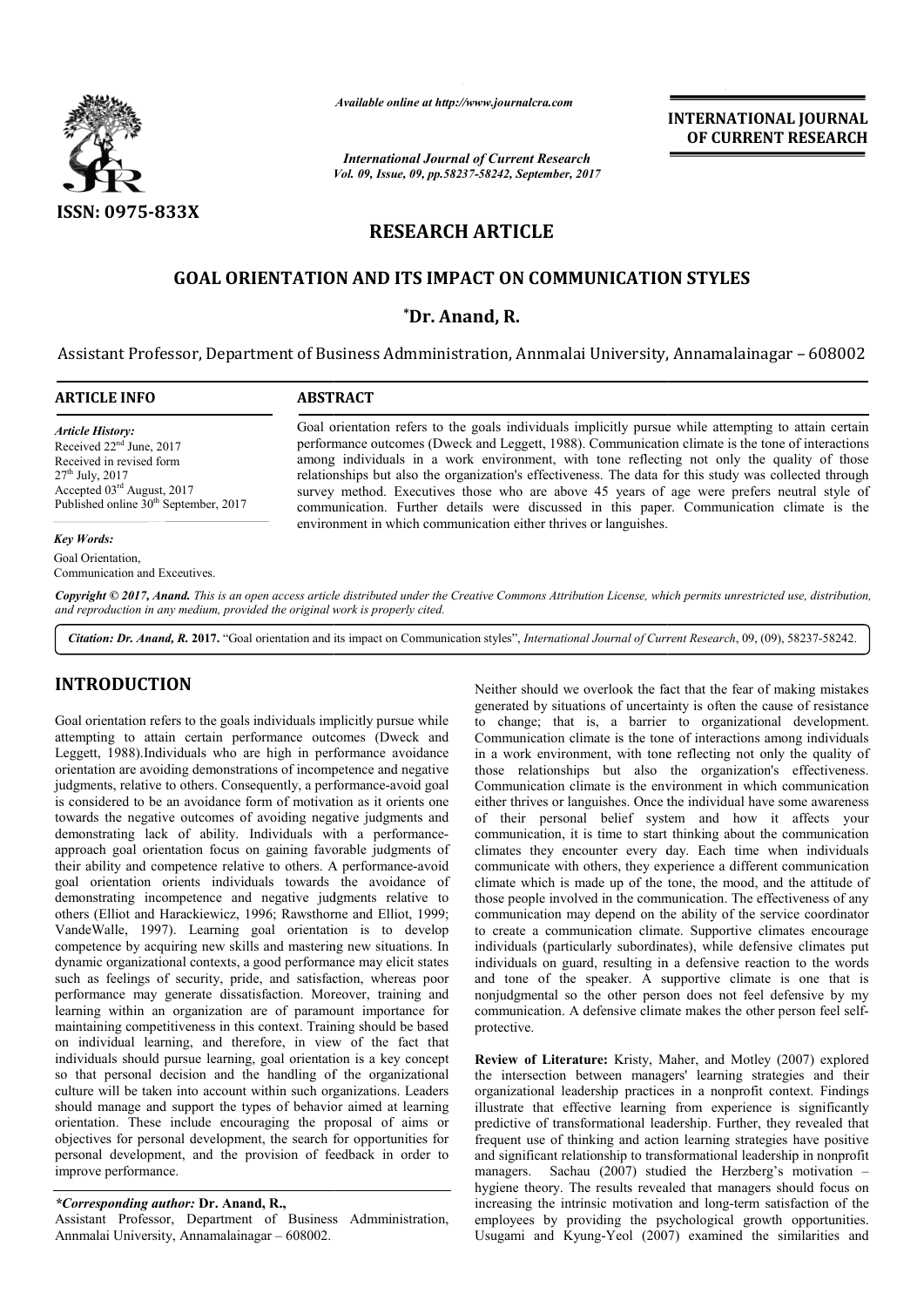differences in employee motivation management between Korean and Japanese executives of Japanese-affiliated companies in Korea, based on questionnaire surveys. The results revealed that both Korean and Japanese executives realize the importance of employee motivation management, and that Japanese executives have a stronger awareness of it than Korean executives. Both recognize it for the sake of high corporate performance, employee job satisfaction, and customer satisfaction. Cunningham (2006) explored the issue of "happiness" as a meaningful concept in organizational life. The findings of the study revealed that the concept of happiness is too narrow to be valuable to learning and development professionals. Davis (2006) developed a map to achieve employee and customer satisfaction and to align organizational processes for goal achievement for public sector organizations. The findings revealed that there is a direct link between the achievement of the organizational goal and the organization's ethics and values. Further, goal achievement reinforces the legitimacy of the values and ethics as the basis for organizational success. Hassan, Mustaffa, and Bahtiar (2009) establish and interpret the appropriate level of analysis based on the correlation between leadermember exchange quality, supervisory communication, and teamoriented commitment in a Malaysian organizational setting. The finding revealed that individual dyad relationships and communication correlates with team-oriented commitment at the group level. Saari and Talja (2009) analyzed how the motives and aims of top management and knowledge workers differ from each other. The results revealed that management and personnel of a research organization tend to interpret very differently: the tension between freedom and control, formation of research strategies, applicability of business management models to research organizations, and the meaning of structural changes. Madlock (2008) examined the influence of supervisor communicator competence and leadership style on employee job and communication satisfaction among 220 individuals. The results indicated a strong relationship between supervisors' communicator competence and their task and relational leadership styles, with supervisor communicator competence being a stronger predictor of employee job and communication satisfaction. Reilly (2008) explored the human resource development competencies that facilitate crisis communication from the organization development perspective. The findings revealed that human resource development methodologies in coping with crises and repertoire of techniques communication play a vital role in the communication. Snavely and McNeill (2008) examined the interface between two key models of communication style: social style and communicator style among 852 individuals. The results revealed that the communications made are emotive, assertive, relaxed, and accurate. Furthermore, communication contains the self-image of the communicator.

## **RESEARCH METHODOLOGY**

The present study aims at examine the goal orientation and its impact on communication styles of executives. The study also considers the differences in the selected variable on the basis of age, length of service, number of dependents, and educational qualification of the executives.

# **Objectives**

- To compare the goal orientation and communication styles of executives with respect to their age, educational qualification, length of service, and number of dependents.
- To infer the relationship of goal orientation on communication styles of the executives.

**Research Methods:** Survey method is used in this study, which is descriptive and associational in nature. Executives of a public sector organization were selected and from 256 sample questionnaire were administered. This study is made using Goal Orientation Measure of Zweing and Webster and Communication Climate Inventory of Gibb. The data for this study was collected through survey method. The description, administration, and the psychometric properties of the tools are presented here.

# **Goal Orientation Measure**

*Description:* The Goal Orientation Measure of Zweing and Webster (2004a) is a self-report measure, which explored the different types of goal orientation. This measure consists of 21 statements from which I have utilized only 12 items for this study, which explore the different dimensions of goal orientation viz. performance approach, performance avoidance, and learning orientation. There are five response categories viz. "strongly disagree," "disagree," "neutral," "agree," and "strongly disagree."

The number of items in each dimension of the Goal Orientation Measure is given below:

| Dimension of Goal Orientation | No. of items | Item numbers |
|-------------------------------|--------------|--------------|
| Performance approach          |              | 1,2,3,4      |
| Performance avoidance         |              | 5,6,7,8      |
| Learning orientation          |              | 9.10.11.12   |

#### **The Goal Orientation Measure is presented in Section – D.**

*Administration:* The exceutives were instructed as follows: "This measure consists of a number of statements which follow five response categories. Read each statement carefully and indicate your agreement or disagreement in the given five-point scale and by marking the corresponding number. There is no right or wrong answer and there is no time limit. Work rapidly and give your immediate response to each item."

# *Scoring*

# **The following scoring pattern was used to score the items:**

| Response          | Score |
|-------------------|-------|
| Strongly disagree |       |
| Disagree          |       |
| Neutral           |       |
| Agree             |       |
| Strongly agree    |       |

*Reliability:* Zweing and Webster (2004a) have established internal consistency reliability for the three scales. For the learning orientation, it is 0.85, for performance approach orientation it is 0.82, and for performance avoidance orientation it is 0.69. The test-retest reliability coefficients for the goal orientation scale are: learning orientation is 0.73, performance approach orientation is 0.84, and performance avoidance orientation is 0.78. These correlation coefficient values suggest that goal orientation is stable over time. *Validity:* Zweing and Webster (2004a) ensured both content and construct validity. The convergent validity of the 3 scales is: learning orientation it is 0.87, for performance approach orientation it is 0.79, and for performance avoidance orientation it is 0.81. These convergent validity values reveal that the tool is highly valid.

#### **Communication Climate Inventory**

**Description:** The Communication Climate Inventory by Gibb (1961) is used to measure the organization's communication. Communication climate is measured in two parts as defensive (six components) and supportive (six components) with 36 items. I have considered 2 components in each part such as evaluation and neutrality (Defensive) and provisionalism and spontaneity (Supportive). There are five response categories viz. "strongly agree," "agree," "uncertain," "disagree," and "strongly disagree." The numbers of items in each dimension of the communication climate inventory is given below:

| Dimension of Communication Climate |            | No. of items | Item numbers |
|------------------------------------|------------|--------------|--------------|
| Evaluation                         | Defensive  |              |              |
| Neutrality                         |            |              | 5,7          |
| Provisionalism                     | Supportive |              | 2,4          |
| Spontaneity                        |            |              |              |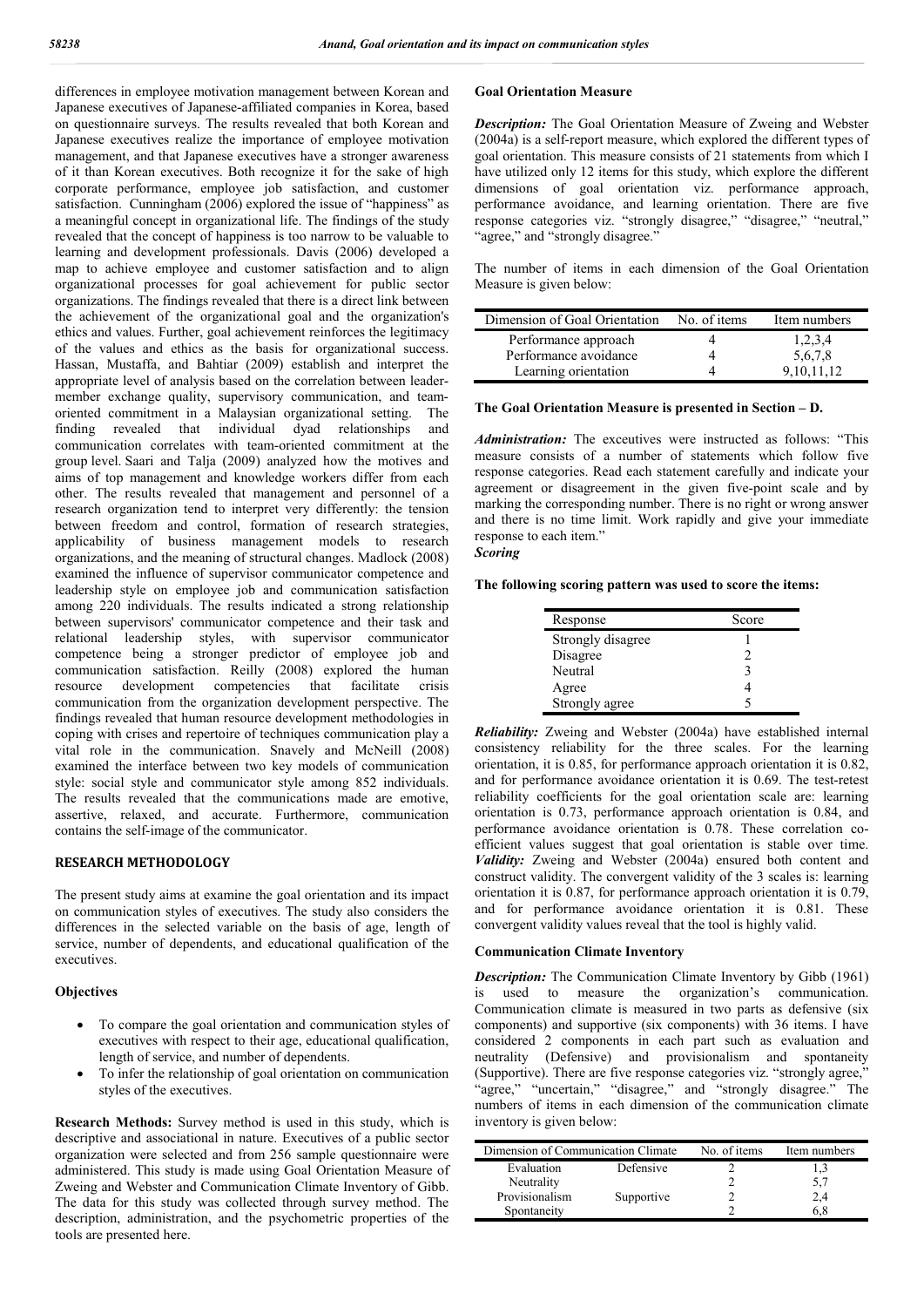# **Communication climate inventory is presented in Section – E.**

*Administration:* The following instructions were given to the exceutives: "This inventory contains certain statements with five response categories. Read each statement carefully and indicate your degree of agreement or disagreement in the given five-point scale, by marking the corresponding number. There is no right or wrong answer and there is no time limit. Don't think too much about an item and give your immediate response to each item."

#### *Scoring*

**The following scoring pattern was used to score the items:**

| Response          | Score |
|-------------------|-------|
| Strongly disagree |       |
| Disagree          |       |
| Neutral           |       |
| Agree             |       |
| Strongly agree    |       |

*Reliability:* Gibb (1961) has established the reliability of the tool based on the internal consistency coefficient of the communication climate inventory. The average Cronbach's alpha coefficients were high with an overall average of 0.76.

*Validity:* This tool possesses content validity and constructs validity. The criterion validity of the scale is 0.65 for the communication factors. Hence, it is concluded that communication climate inventory is highly valid.

# **Data Analysis**

# **HYPOTHESIS: 1**

#### **"***Executives differ in their goal orientation on the basis of age."*

From Table - 1, it is found that the 't' values are significant for performance-approach and performance-avoidance whereas it is not significant for learning orientation. Hence, the hypothesis is accepted. It is concluded that the executives significantly differ in their goal orientation on the basis of age. From the above table it is found that the executives with more than 45 years of age have higher performance-approach and performance-avoidance. With a performance-approach goal, one seeks to demonstrate or prove competence in the presence of others. In contrast, people with a performance-avoidance goal orientation act to avoid negative evaluations. Individuals with strong performance–approach orientation try to utilize all the opportunities, develop knowledge and skills, and regulate themselves. Higher in performance-approach incorporates attributes like commitment, involvement, and responsibility etc., which will be growing with experience. OD is possible only through uniform motivation practices, and individual career grooming at all levels within the organization. The good motivational practices and goal orientation should be considered by the organization, and the management should show interest in establishing such systems in the organization with employees over a period of time. It is evident that the executives with higher age have better performance orientation. It is concluded that executives differ in the better performance approach and avoidance orientation on the basis of their age.

# **HYPOTHESIS: 2**

# **"***Executives differ in their goal orientation with respect to the number of dependents in the family."*

From Table - 2, it is observed that the 't' values are significant for two goal orientation constructs and not significant for learning orientation. Hence, the hypothesis is accepted. It is concluded that the executives with more number of dependents have significantly higher performance-avoidance orientation whereas executives with less

dependents have higher performance approach orientation. Executives with up to 2 dependents in the family have higher performance – approach orientation. It may be due to their level of commitment and attention paid in the family that makes them more focused in their approach. Executives with more dependents have higher performance – avoidance orientation. When the numbers of dependents are more one has to pay attention to which in turn will make the person feel uncomfortable. Also, due to fatigue, one has been tempted to avoid the task rather than approach. It is concluded that executives with more number of dependents in the family have higher performance avoidance and those with less dependents have higher performance approach orientation.

# **HYPOTHESIS: 3**

# **"***Executives differ significantly in their goal orientation on the basis of their educational qualification."*

From Table - 3, it is noticed that the 'F' values are not significant for the performance-approach and learning where as significant for performance-avoidance goal orientations. Hence, the hypothesis is not accepted. It is concluded that executives do not differ in their goal orientation on the basis of their goal efficient. However, the executives differ significantly in their performance-avoidance based on their educational qualification. It is observed from the table that executives with non-professional degrees have higher performanceavoidance orientation than the other educational groups.It may be due to their lack of understanding, application, and impact of the sustainability about the technical aspects of the organization. Goal orientation of executives is vital from time to time to bring out their potential and improve their efficiency. It is the duty of the management to identify the orientation needs of executives and adopt proper methods which will make them perform better. It is concluded that executives do not differ in their goal orientation; however, executives with non-professional degree have significant higher score in the performance – avoidance orientation.

# **HYPOTHESIS: 4**

## **"***Executives differ significantly in their goal orientation on the basis of length of service."*

From Table - 4, it is found that the 'F' values are significant for all the constructs of goal orientation. Hence, the hypothesis is accepted. It is concluded that the executives differ significantly in their goal orientation based on the length of service in the organization. Executives with above 20 years of service in the organization have higher score in performance-approach. It may be due to their experience in handling different managerial issues arising on day to day affairs, which has made them to get exposure of the right approaches to solve the various situations in the organization. Executives with 11 to 20 years of service in the organization have higher score in performance-avoidance. Executives, who are higher in the performance-avoidance, may be due to the monotony towards work which exhibits that individuals are avoiding demonstrations of incompetence and negative judgments, relative to others. Also, the executives with up to 10 years of service in the organization have higher score in learning orientation. It may be due to the age factor as they are starting their career with lot of hopes and expectations which makes them to learn things in the organization to prove themselves. It is concluded that executives differ in their goal orientation on the basis of their years of service in the organization.

# **HYPOTHESIS: 5**

# **"***Executives differ in their communication with respect to their age."*

From Table - 5, it is found that the 't' values are significant for defensive communication along with its sub scales whereas it is not significant for supportive communication. Hence, the hypothesis is partly accepted. It is concluded that the executives with more than 45 years of age have higher defensive communication than their counterparts.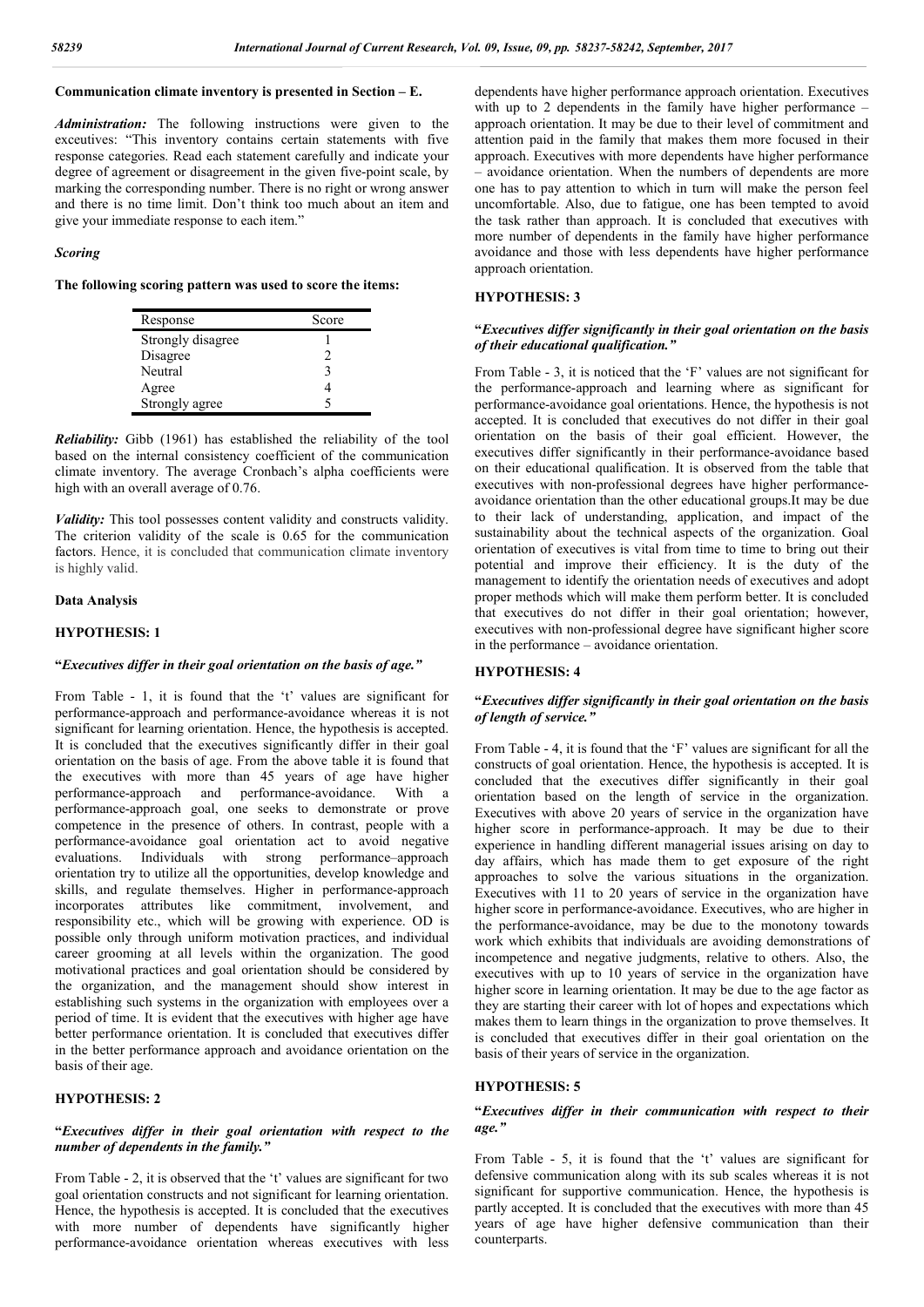#### **Table 1. Goal orientation of executives on the basis of their age**

| Dimensions of Goal orientation | Age Group      |      |                |      |             |
|--------------------------------|----------------|------|----------------|------|-------------|
|                                | Up to 45 Years |      | Above 45 Years |      | t-value     |
|                                | Mean           | SD.  | Mean           | SD.  |             |
| Performance - approach         | 15.01          | 2.09 | 15.80          |      | $2.66*$     |
| Performance - avoidance        | 10.50          | 2.47 | 11.55          | 3.98 | $2.41*$     |
| Learning<br>$\cdots$           | 16.53          | 2.28 | 16.41          | . 94 | $0.44^{NS}$ |

 $N_1$ = 108 \* - Significant at 0.05 level  $N_2$ = 148 <sup>NS</sup> - Not Significant

#### **Table 2. Goal orientation of executives on the basis of their number of dependents**

| Dimensions of Goal orientation                                          | Number of Dependents |      |             |           | t-value     |
|-------------------------------------------------------------------------|----------------------|------|-------------|-----------|-------------|
|                                                                         | Up to $2$            |      | More than 2 |           |             |
|                                                                         | Mean                 | SD   | Mean        | <b>SD</b> |             |
| Performance - approach                                                  | 16.06                | 2.42 | 15.06       |           | $3.36*$     |
| Performance - avoidance                                                 | 9.53                 | 3.49 | 12.20       | 2.99      | $6.54*$     |
| Learning                                                                | 16.50                | 2.22 | 16.44       | 2.00      | $0.22^{NS}$ |
| NS.<br>Not Cimificant<br>$N = 105 *$ Conjfigure of 0.05 loved $N = 151$ |                      |      |             |           |             |

 $N_1$ = 105 \* - Significant at 0.05 level  $N_2$ = 151 <sup>NS</sup> - Not Significant

#### **Table 3. Goal orientation of executives with respect to their educational qualification**

| Dimensions of Goal orientation | Educational qualification |                  | F-Value     | Scheffe –Post hoc |             |
|--------------------------------|---------------------------|------------------|-------------|-------------------|-------------|
|                                | $1$ Mean $(S,D)$          | $2$ Mean $(S.D)$ | 3Mean(S.D)  |                   |             |
| Performance - approach         | 14.94 (2.44)              | 15.46(2.64)      | 15.80(2.04) | $2.560^{NS}$      | $- - -$     |
| Performance - avoidance        | 11.44 (2.40)              | 1.69(4.07)       | 10.37(3.29) | 3.995*            | 2 Vs 1 Vs 3 |
| Learning                       | 16.45 (1.59)              | 16.31(2.25)      | 16.60(2.21) | $0.473^{N}$       | $- - -$     |

 $N_1$ = 621. Technical diploma  $N_2$ = 932. Non - Professional Degree  $N_3$ = 101 3. Professional Degree  $*$  - Significant at 0.05 level<sup>NS</sup> - Not Significant

### **Table 4. Goal orientation of executives in accordance with their length of service**

| Dimensions of Goal orientation | Length of Service |                  | F-Value      | Scheffe $-$ Post hoc |                                 |
|--------------------------------|-------------------|------------------|--------------|----------------------|---------------------------------|
|                                | Mean $(S.D)$      | $2$ Mean $(S.D)$ | 3 Mean (S.D) |                      |                                 |
| Performance - approach         | 14.65 (2.08)      | 15.62(2.36)      | 15.75 (2.57) | $3.650*$             | 3 Vs 2 Vs 1                     |
| Performance - avoidance        | 9.52(2.25)        | .56(3.50)        | 1.25(3.82)   | $6.647*$             | 2 Vs 3 Vs 1                     |
| ∟earning                       | 17.21 (2.15)      | 16.22(2.04)      | 16.47(2.05)  | $4.195*$             | Vs <sub>3</sub> Vs <sub>2</sub> |

 $N_1$ = 481. Up to 10 years  $N_2$ = 1482. 11 to 20 years  $N_3$  = 60 3. Above 20 years  $*$  - Significant at 0.05 level

#### **Table 5. Communication of executives on the basis of their age**

| Dimensions of Communication | Age Group                                                          |           |                |           |                    |
|-----------------------------|--------------------------------------------------------------------|-----------|----------------|-----------|--------------------|
|                             | Up to 45 Years                                                     |           | Above 45 Years |           | t-value            |
|                             | Mean                                                               | <b>SD</b> | Mean           | <b>SD</b> |                    |
| Evaluation                  | 5.44                                                               | 0.82      | 5.84           | 1.61      | $2.32*$            |
| Neutrality                  | 5.75                                                               | 1.30      | 6.34           | 1.62      | $3.15*$            |
| Defensive Communication     | 11.19                                                              | 1.63      | 12.18          | 2.89      | $3.20*$            |
| Provisionalism              | 7.74                                                               | 1.27      | 7.53           | 1.22      | $1.32^{NS}$        |
| Spontaneity                 | 8.24                                                               | 1.31      | 8.09           | 0.93      | 1.09 <sup>NS</sup> |
| Supportive Communication    | 15.98<br>$\lambda$ in the set of $\lambda$ is the set of $\lambda$ | 2.41      | 15.62          | 1.60      | 1.43 <sup>NS</sup> |

 $N_1$ = 108 \* - Significant at 0.05 level  $N_2$ = 148 <sup>NS</sup> - Not Significant

## **Table 6. communication of executives on the basis of their number of dependents**

| Dimensions of Communication | Number of Dependents |           | t-value     |           |                    |
|-----------------------------|----------------------|-----------|-------------|-----------|--------------------|
|                             | Up to $2$            |           | More than 2 |           |                    |
|                             | Mean                 | <b>SD</b> | Mean        | <b>SD</b> |                    |
| Evaluation                  | 5.30                 | 1.31      | 5.93        | 1.32      | $3.72*$            |
| Neutrality                  | 5.94                 | 1.70      | 6.20        | 1.38      | 1.33 <sup>NS</sup> |
| Defensive Communication     | 11.25                | 2.57      | 12.13       | 2.37      | $2.82*$            |
| Provisionalism              | 7.68                 | 1.53      | 7.58        | 1.00      | $0.59^{NS}$        |
| Spontaneity                 | 8.32                 | 1.17      | 8.03        | 1.05      | $2.08*$            |
| Supportive Communication    | 16.00                | 2.20      | 15.62       | 1.81      | $1.53^{NS}$        |

 $N_1$ = 105 \* - Significant at 0.05 level  $N_2$ = 151 <sup>NS</sup> - Not Significant

#### **Table 7. Communication of executives with respect to their qualification**

|                             | <b>Educational Qualification</b> |                  | F-Value      | Scheffe $-$ Post hoc |             |
|-----------------------------|----------------------------------|------------------|--------------|----------------------|-------------|
| Dimensions of Communication | 1 Mean (S.D)                     | $2$ Mean $(S.D)$ | 3 Mean (S.D) |                      |             |
| Evaluation                  | 5.73(1.46)                       | 5.59(1.28)       | 5.71(1.35)   | $0.260^{NS}$         | $- - -$     |
| Neutrality                  | 5.94(1.68)                       | 5.82(1.54)       | 6.45(1.33)   | $4.725*$             | 3 Vs 1 Vs 2 |
| Defensive Communication     | 11.66(2.83)                      | 11.41(2.55)      | 12.16(2.14)  | $2.298^{NS}$         | $---$       |
| Provisionalism              | 7.47(0.94)                       | 7.41 (1.50)      | 7.92(1.10)   | $4.706*$             | 3 Vs 1 Vs 2 |
| Spontaneity                 | 8.10(1.05)                       | 8.06 (1.09)      | 8.27(1.16)   | $0.913^{NS}$         | $- - -$     |
| Supportive Communication    | 15.56(1.78)                      | 15.47(2.03)      | 16.18(2.02)  | $3.571*$             | 3 Vs 1 Vs 2 |

 $N_1$ = 621. Technical diploma  $N_2$ = 932. Non - Professional Degree  $N_3$ = 101 3. Professional Degree  $*$  - Significant at 0.05 level<sup>NS</sup> - Not Significant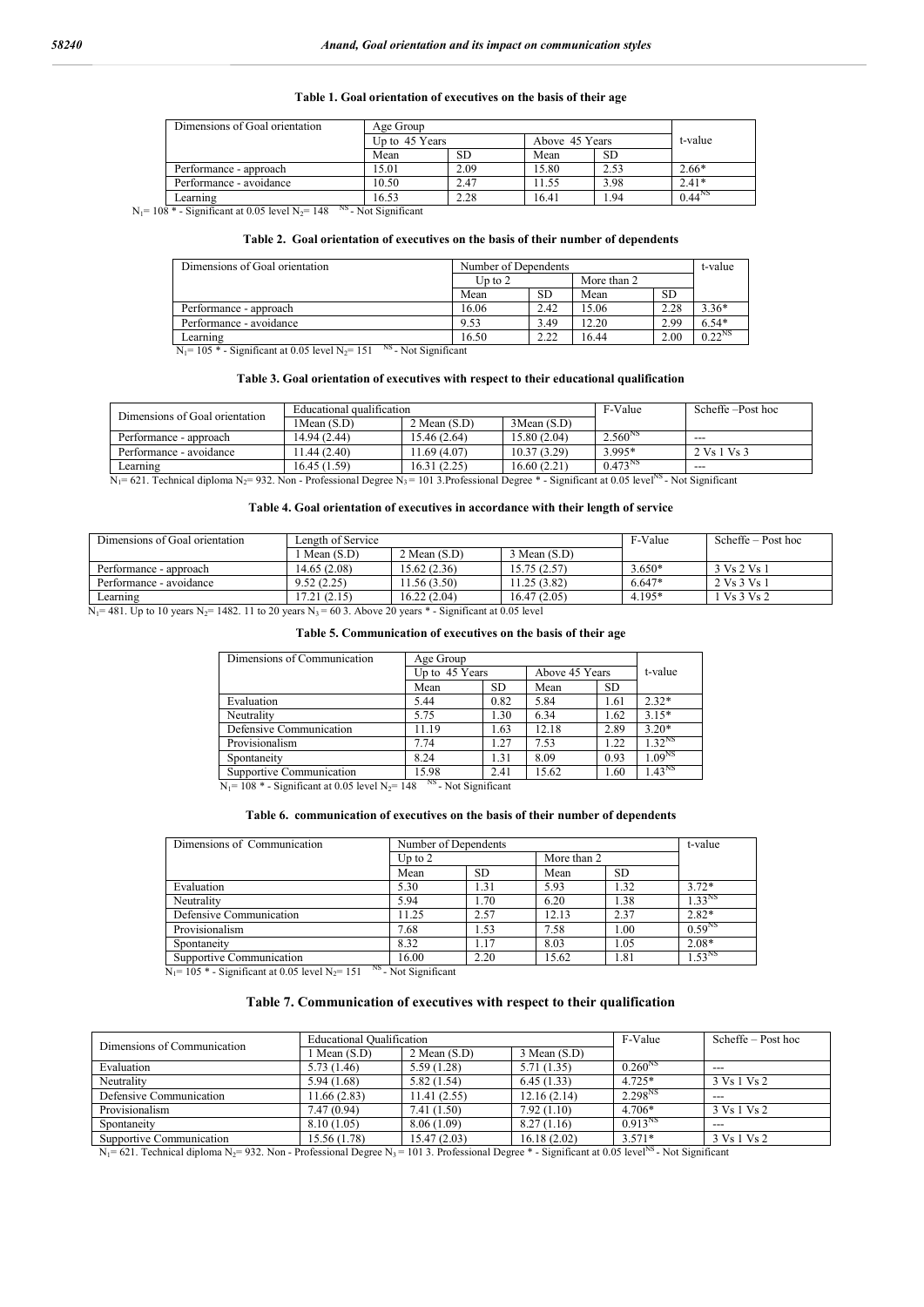| Dimensions of Communication | <b>Educational Oualification</b> |                  | F-Value      | $Scheffe - Post hoc$ |             |
|-----------------------------|----------------------------------|------------------|--------------|----------------------|-------------|
|                             | 1 Mean (S.D)                     | $2$ Mean $(S.D)$ | 3 Mean (S.D) |                      |             |
| Evaluation                  | 5.73(1.46)                       | 5.59 (1.28)      | 5.71(1.35)   | $0.260^{NS}$         | ---         |
| Neutrality                  | 5.94(1.68)                       | 5.82(1.54)       | 6.45(1.33)   | $4.725*$             | 3 Vs 1 Vs 2 |
| Defensive Communication     | 11.66(2.83)                      | 11.41 (2.55)     | 12.16(2.14)  | 2.298 <sup>NS</sup>  | $- - -$     |
| Provisionalism              | 7.47(0.94)                       | 7.41 (1.50)      | 7.92(1.10)   | $4.706*$             | 3 Vs 1 Vs 2 |
| Spontaneity                 | 8.10(1.05)                       | 8.06 (1.09)      | 8.27(1.16)   | $0.913^{NS}$         | $- - -$     |
| Supportive Communication    | 15.56 (1.78)                     | 15.47(2.03)      | 16.18(2.02)  | $3.571*$             | 3 Vs 1 Vs 2 |

**Table 7. Communication of executives with respect to their qualification**

 $\overline{N_1}$ = 621. Technical diploma  $N_2$ = 932. Non - Professional Degree  $N_3$  = 101 3. Professional Degree \* - Significant at 0.05 level<sup>NS</sup> - Not Significant

| Table 8. communication of executives in accordance with their length of service |  |  |  |  |  |
|---------------------------------------------------------------------------------|--|--|--|--|--|
|                                                                                 |  |  |  |  |  |

| Dimensions of Communication | Length of Service |                  |              |             | $Scheffe - Post hoc$ |  |  |
|-----------------------------|-------------------|------------------|--------------|-------------|----------------------|--|--|
|                             | $1$ Mean $(S.D)$  | $2$ Mean $(S.D)$ | 3 Mean (S.D) |             |                      |  |  |
| Evaluation                  | 5.08(0.85)        | 5.82(1.32)       | 5.77(1.62)   | 5.873*      | 2 Vs 3 Vs 1          |  |  |
| Neutrality                  | 5.77(1.26)        | 6.10(1.55)       | 6.33(1.59)   | $1.847^{N}$ | $- - -$              |  |  |
| Defensive Communication     | 10.85(1.43)       | 11.93(2.52)      | 12.10(2.09)  | $4.177*$    | 3 Vs 2 Vs 1          |  |  |
| Provisionalism              | 8.29(1.18)        | 7.44(1.20)       | 7.53(1.22)   | 9.279*      | 1 Vs 3 Vs 2          |  |  |
| Spontaneity                 | 8.92(0.99)        | 7.98(1.13)       | 7.97 (0.88)  | $15.677*$   | 1 Vs 2 Vs 3          |  |  |
| Supportive Communication    | 17.21 (1.90)      | 15.42 (2.00)     | 15.50(1.48)  | $17.427*$   | 1 Vs 3 Vs 2          |  |  |

 $N_1$  = 481. Up to 10 years N<sub>2</sub> = 1482. 11 to 20 years N<sub>3</sub> = 60 3. Above 20 years \* - Significant at 0.05 level <sub>NS</sub> – Not Significant

**Table 9. Goal orientation and communication of executives: correlation analysis**

|        | CC-      | $CC-2$   | CC-3     | $CC-4$   | CC-:        | $CC-6$                                                                                                                                |
|--------|----------|----------|----------|----------|-------------|---------------------------------------------------------------------------------------------------------------------------------------|
| $GO-I$ | $-0.080$ | 0.148    | $-0.238$ | $-0.321$ | $-0.067$    | 0.047                                                                                                                                 |
| $GO-2$ | 0.498    | 0.31     | 0.057    | 0.198    | $-0.12$     | 0.460                                                                                                                                 |
| $GO-3$ | $-0.018$ | $-0.125$ | 0.090    | $-0.067$ | $0.23^{-7}$ | $-0.086$                                                                                                                              |
|        |          |          |          |          |             | CC-1: Evaluation CC-4: Provisionalism CC-2: Neutrality CC-5: Spontaneity CC-3: Supportive communication CC-6: Defensive communication |

\* - Significant at 0.05 level

Executives with more than 45 years have higher defensive communication with its sub dimensions viz. evaluation and neutrality. With growing age, they learn how to utilize their knowledge, exposure, and familiarity to defend them. Probably, the executives with lesser age may not learn this art. However, it is not healthy for the organization that their executives have higher preference for defensive communication. Hence, organizational development practices should focus on improving the supportive communication which would make the executives to deal with their sub-ordinates productivity and get things done. However, it is witnessed from the table that the executives do not differ in their supportive communication.

# **HYPOTHESIS: 6**

# **"***Communication of executives is significantly influenced by the number of dependents in their family."*

From Table - 6, it is observed that the 't' values are not significant for few dimensions of communication. Hence, the hypothesis is partly accepted. It is concluded that the executives differ significantly in the evaluation, defensive communication, and spontaneity dimensions of communication on the basis of the number of dependents in their family. Executives with lesser dependents in their family have higher spontaneity skill. When the number of members is less in the family one may have more time to think and focus inwardly which in turn spontaneity, with more number of people in the family one can have more models, which may tempt an individual to imitate rather than introspect. With more number of people in the family, we get a standard or norms for evaluation. These would be the reasons that the executives with more number of dependents have higher evaluation as well as defensive communication. It is concluded that the executives with lesser dependents differ significantly in the evaluation and defensive communication whereas those with more number of dependents have higher score in the spontaneity dimensions of communication.

## **HYPOTHESIS: 7**

## **"***Executives differ significantly in their communication on the basis of their qualification***".**

From Table - 7, it is noticed that the 'F' values are significant for three dimensions of communication. Hence, the hypothesis is partly accepted.

It is concluded that the executives differ significantly in neutrality, provisionalism, and supportive communication based on their qualification. Executives with professional degree have higher score in provisionalism, neutrality, and supportive communication. Higher in provisionalism and supportive communication may be due to the flexible nature and creative abilities of the executives in turn to explore ideas and even adopt new behaviour patterns to operate the systems. Whereas high in neutrality dimension of communication may be due to the nature of job performed by the professional degree holders. Because they deal with pressurized jobs and technical aspects that is comparatively highly pressurized job in the organization makes them to observe, and share the feelings of others. It is concluded that executives with professional degree do better in the neutrality, provisionalism, and defensive communication.

#### **HYPOTHESIS: 8**

# **"***Executives differ significantly in their communication on the basis of their length of service."*

From Table - 8, it is found that the 'F' values are significant for the dimensions of communication. Hence, the hypothesis is accepted. It is concluded that the executives significantly differ in their communication based on their length of service in the organization. Executives with up to 10 years of service in the organization have higher Mean score in supportive communication and its sub-scales (provisionalism and spontaneity). It may be due to the practice of organization culture, value independence, awareness about the personal biases, strive to respect the differences of others, and beliefs about the personal self and the professional self which make them to perceive the present communication in provisionalism, spontaneity, and supportive. It is good for the organization because the younger executives are comfortable with the communication system. Executives with 11 to 20 years of service in the organization have higher score in evaluation. The perception of the life experience and the communication of perception happened due to the position held by the executives in the organization that makes them to evaluate their communication. Executives with above 20 years of service in the organization have higher defensive communication. This is developed by the nature of coordinating various functional activities in the organization requiring lot of communication that gives them an opportunity to be good in defensive communications. However, this is not a good sign for the organization to defend their communications. It is concluded that executives differ in their communication based on the length of service in the organization.